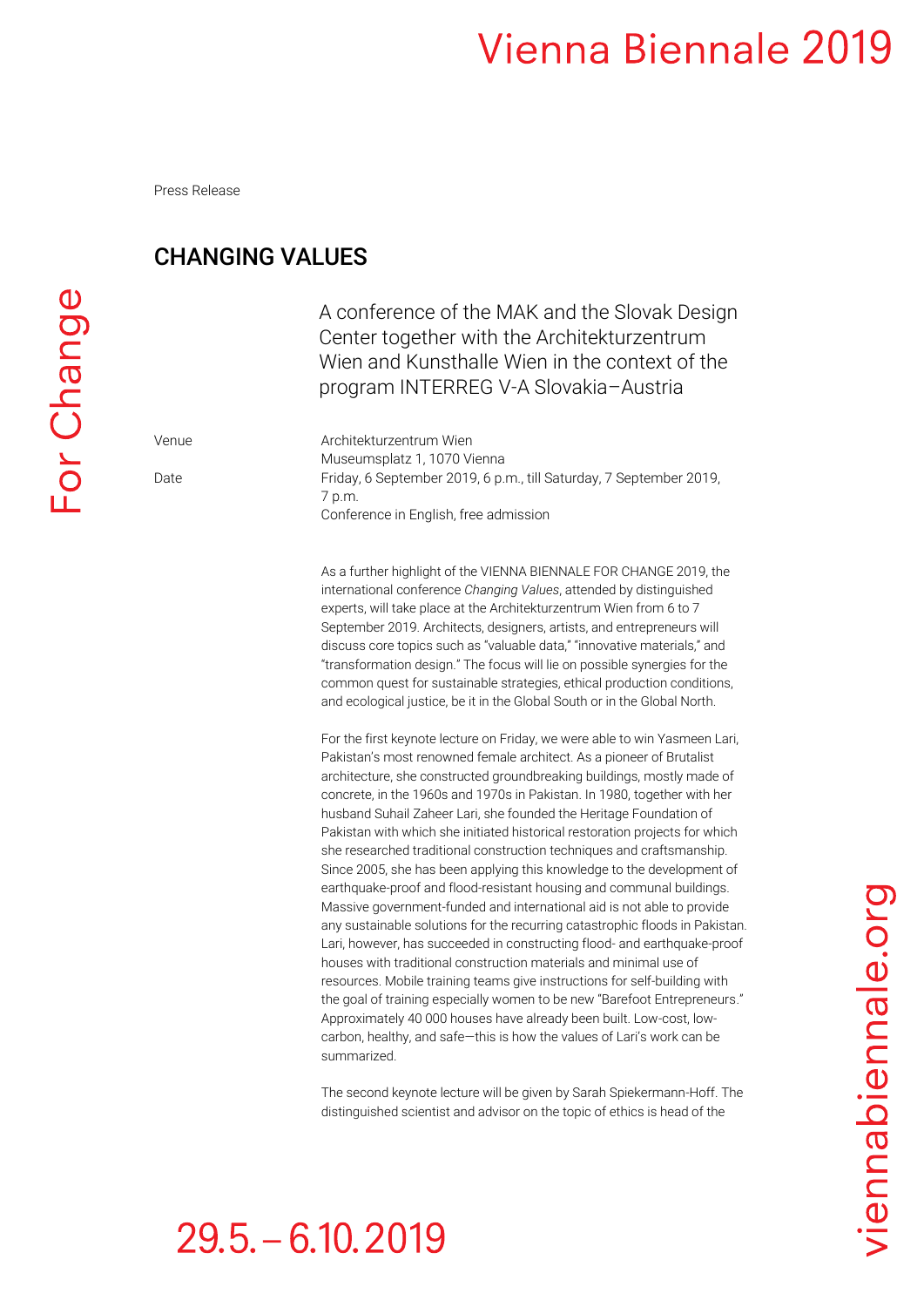Page 2

Institute for Information Systems and Society at the Vienna University of Economics and Business (WU Wien). She has published several books, e.g. *Digital Ethics – A Value System for the 21st Century* (Droemer, 2019), *Ethical IT Innovation: A Value-Based System Design Approach* (Taylor & Francis, 2015), as well as *Networks of Control* (Facultas, 2016). In 2016, she founded the Privacy & Sustainable Computing Lab at the WU Wien. In her keynote, she will address the topic of values: "Values are a gift if you are aware of them and develop them. They are given a priori and lend meaning and purpose to human life. This fact never changes. Values are everlasting. What, however, changes is our ability to become aware of higher values, in particular, and to distinguish positive values from negative ones. We base our lives on values such as profit, gains, and efficiency and in doing so forget values like love, dignity, and society. This oblivion and wrong prioritizing of values are the biggest challenges on our path to a digital society."

On Saturday, three panels will examine connections between alternative ecological and economic approaches:

The opening panel will be a discussion on the topic of VALUABLE DATA. led by Vanessa Joan Müller (Head of Dramaturgy, Kunsthalle Wien) with panelists Paul Feigelfeld (Media Theorist), Peter Mörtenböck (Professor of Visual Culture at the Vienna University of Technology), Helge Mooshammer (Cultural Theorist and Architect), and Katia Schechtner (Consultant Innovation and Technology, OECD/ITF & Research Fellow MIT). The panel will focus on questions that arise with regard to the handling of data, in particular regarding the dignity of human data considering the increasing potential of Big Data. Furthermore, alternative ways of using data will be discussed.

The panel on INNOVATIVE MATERIALS, moderated by Vlasta Kubušová (crafting plastics! studio/ Slovak Design Center Bratislava), will address the relationship between humans and resources as well as the question which material innovations are required for a socially and ecologically sustainable development of our society. Five panelists, ranging from research and the academic world to consultant services and their own practice, will discuss the role of creative individuals in innovative development of materials. Particular emphasis will be placed on the question how, for this purpose, innovative (research) companies can effectively cooperate in an interdisciplinary way with designers and architects. The panelists are Ena Lloret-Fritschi (Architect), Thomas Traxler (Designer, mischer'traxler studio), Seetal Solanki (Material Designer and Researcher), and Lilo Viehweg (Designer, Researcher).

The third panel, led by Christoph Thun-Hohenstein (General Director, MAK, Head of the VIENNA BIENNALE FOR CHANGE 2019), will discuss the topic of TRANSFORMATION DESIGN. Positive change requires both determining desirable goals and designing the transformation aimed at achieving defined goals. This podium discussion will focus on the question how we can effectively develop from the current state of our

# $29.5 - 6.10.2019$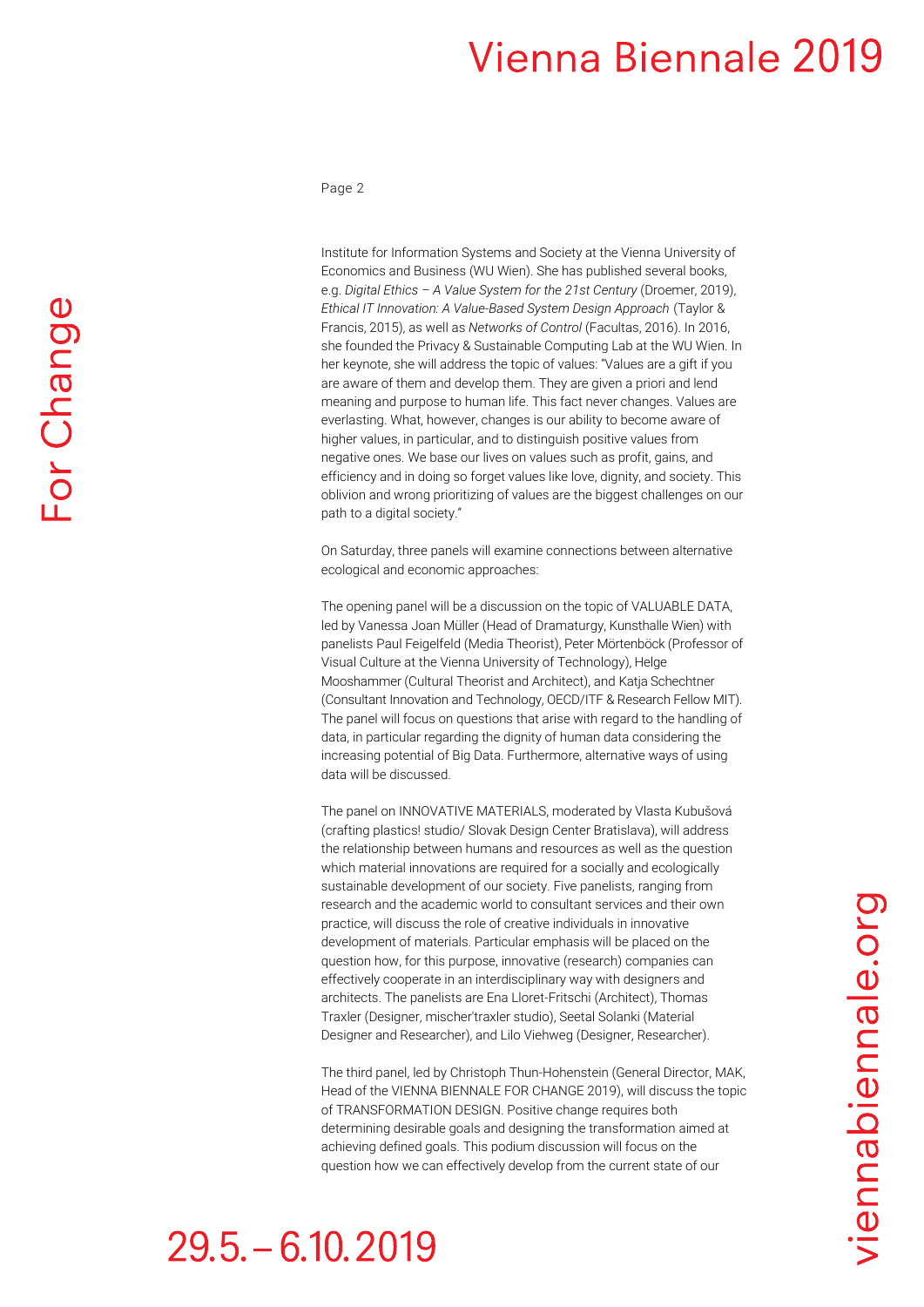Page 3

civilization to a sustainable quality society. Which concrete steps are necessary in order to decarbonize our economies and societies and significantly reduce our ecological footprints, to profit from digital technologies such as AI and simultaneously avoid pitfalls, and to promote social sustainability? And why does transformation design call for a holistic approach?

The panelists are Harald Gruendl (Co-Partner, EOOS, and Founder IDRV – Institute of Design Research Vienna), Nikolaus Hirsch (Architect and Art Theorist), Anab Jain (Designer, Filmmaker, and Co-Founder of Superflux), and Johannes Strohmayer (Entrepreneur and Investment Banker).

Please find the participants' biographies and the conference program in English as well as information on the registration procedure at <http://www.viennabiennale.org/konferenz>

Image material on the projects and profiles of the participants on request a[t press@viennabiennale.org](mailto:press@viennabiennale.org)

The collaboration between the Slovak Design Center and the MAK and its partner institutions is co-financed with funds from the EU program Interreg V-A Slovakia–Austria (project "Design & Innovation").





European Regional Development Fund

**EUROPEAN UNION** 

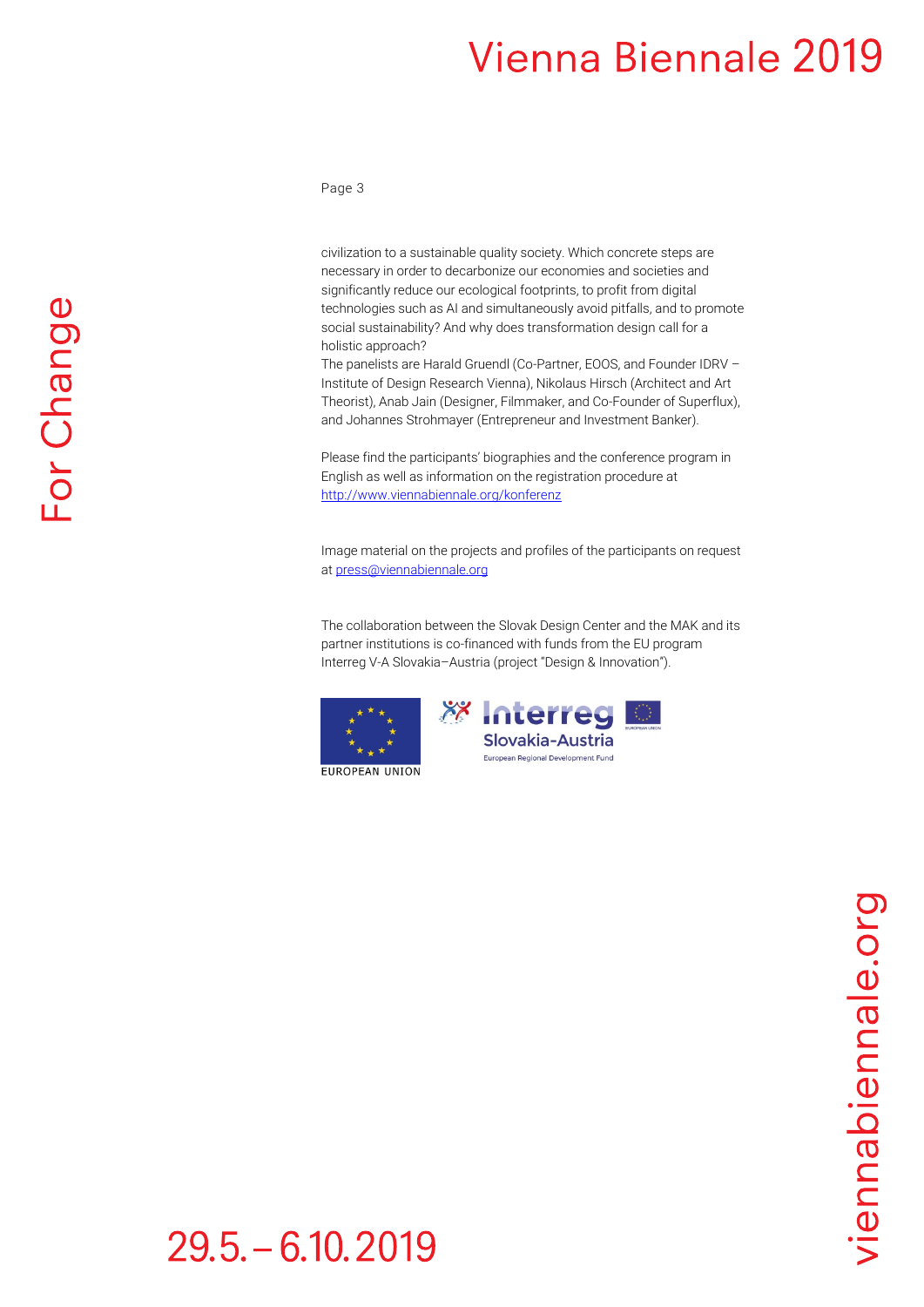Page 4

### Conference Program *CHANGING VALUES*

Friday, 6 September 2019

6 p.m.: Opening Remarks Angelika Fitz, Architekturzentrum Wien (Az W) Christoph Thun-Hohenstein, Museum of Applied Arts (MAK) Mária Rišková, Slovak Design Center (SDC)

Followed by Keynote Lectures Yasmeen Lari Sarah Spiekermann-Hoff Head: Angelika Fitz, Az W, and Christoph Thun-Hohenstein, MAK

Saturday, 7 September 2019

11 a.m.–1 p.m. Panel I / Valuable Data Paul Feigelfeld, Media Theorist Peter Mörtenböck, Professor of Visual Culture at the Vienna University of Technology and Helge Mooshammer, Cultural Theorist and Architect Katja Schechtner, Consultant Innovation and Technology, OECD/ITF & Research Fellow MIT Chair: Vanessa Joan Müller, Kunsthalle Wien

1 p.m.–2:30 p.m.: Lunch Break

2:30 p.m.–4:30 p.m. Panel II / Innovative Materials Ena Lloret-Fritschi, Architect Thomas Traxler, Designer, mischer'traxler studio) Seetal Solanki, Material Designer and Researcher, Founder of Ma-tt-er Lilo Viehweg, Designer, Researcher Chair: Vlasta Kubušová, crafting plastics! studio/ Slovak Design Center Bratislava

4:30 p.m.–5 p.m.: Coffee Break

5 p.m.–7 p.m. Panel III / Transformation Design Harald Gruendl, Co-Partner, EOOS, and Founder IDRV – Institute of Design Research Vienna Nikolaus Hirsch, Architect and Art Theorist Anab Jain, Designer, Filmmaker, and Co-Founder of Superflux Johannes Strohmayer, Entrepreneur and Investment Banker Chair: Christoph Thun-Hohenstein, MAK

Free admission Sign up at http://www.viennabiennale.org/konferenz

### $29.5 - 6.10, 2019$

For Change